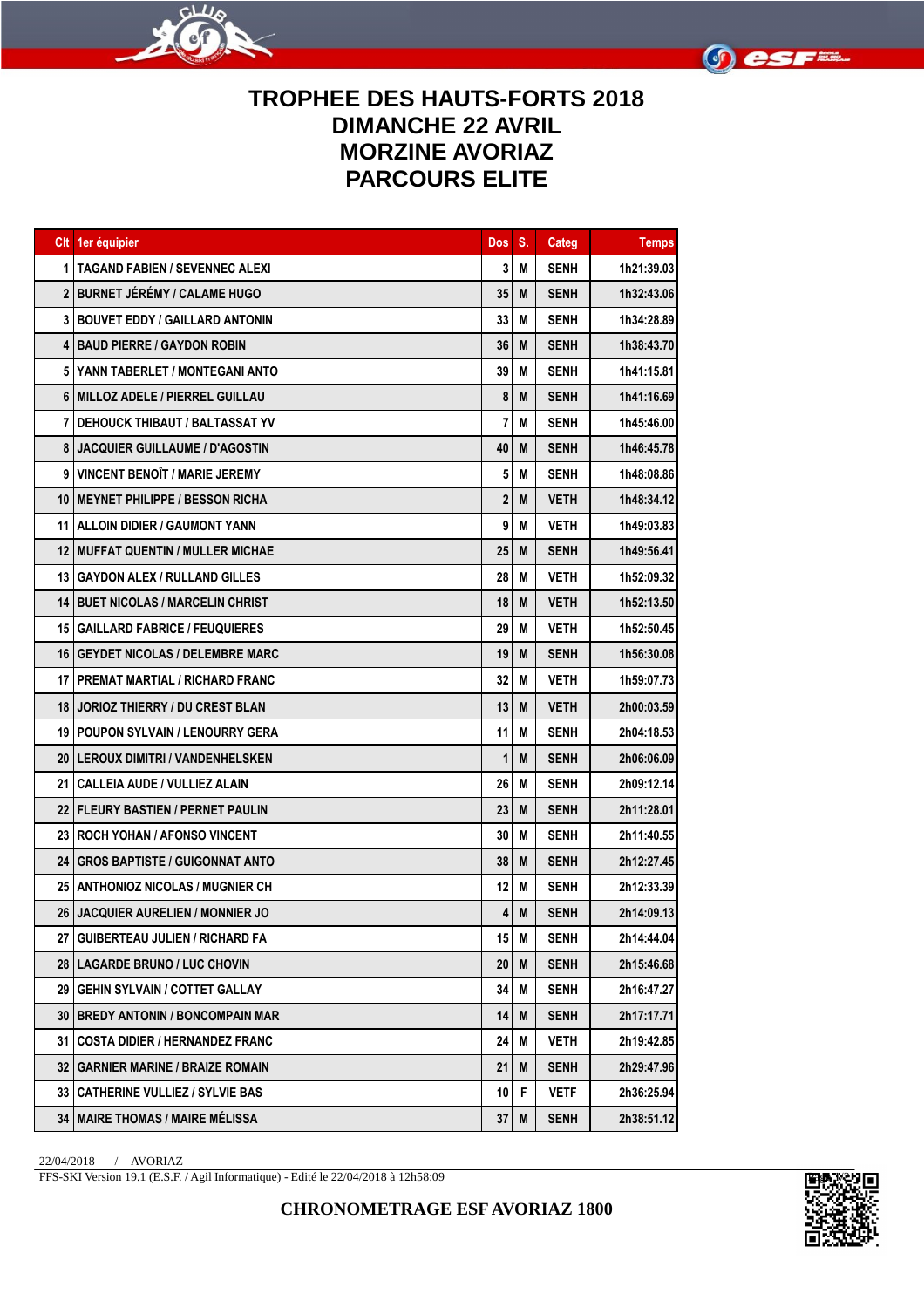| CIt                    | 1er équipier                          | <b>Dos</b> | <b>S.</b> | <b>Categ</b> | <b>Temps</b> |  |  |
|------------------------|---------------------------------------|------------|-----------|--------------|--------------|--|--|
| 35                     | <b>BASSET BRUNO / BERGER MARCEL</b>   | 27         | M         | <b>VETH</b>  | 2h46:27.98   |  |  |
|                        | <b>ABANDONS (3)</b>                   |            |           |              |              |  |  |
|                        | KISSEL CLAIRE / RAFFIN MARIE-H        | 31         | F         | <b>SENF</b>  | Abd          |  |  |
|                        | <b>JOULLIE GINI / RICHARD HELENE</b>  | 22         | F         | <b>VETF</b>  | Abd          |  |  |
|                        | <b>RONGER DAVID / DI TUCCI VITTOR</b> | 16         | M         | <b>SENH</b>  | Abd          |  |  |
| <b>ABSENTS (1)</b>     |                                       |            |           |              |              |  |  |
|                        | <b>GAYDON ADRIEN / GAYDON ANTOINE</b> | 41         | M         | <b>SENH</b>  | Abs          |  |  |
| <b>NON TRAITES (1)</b> |                                       |            |           |              |              |  |  |
|                        | <b>VITTOZ ROMAIN / VESIN BENJAMIN</b> | 6          | M         | <b>SENH</b>  | <b>Nt</b>    |  |  |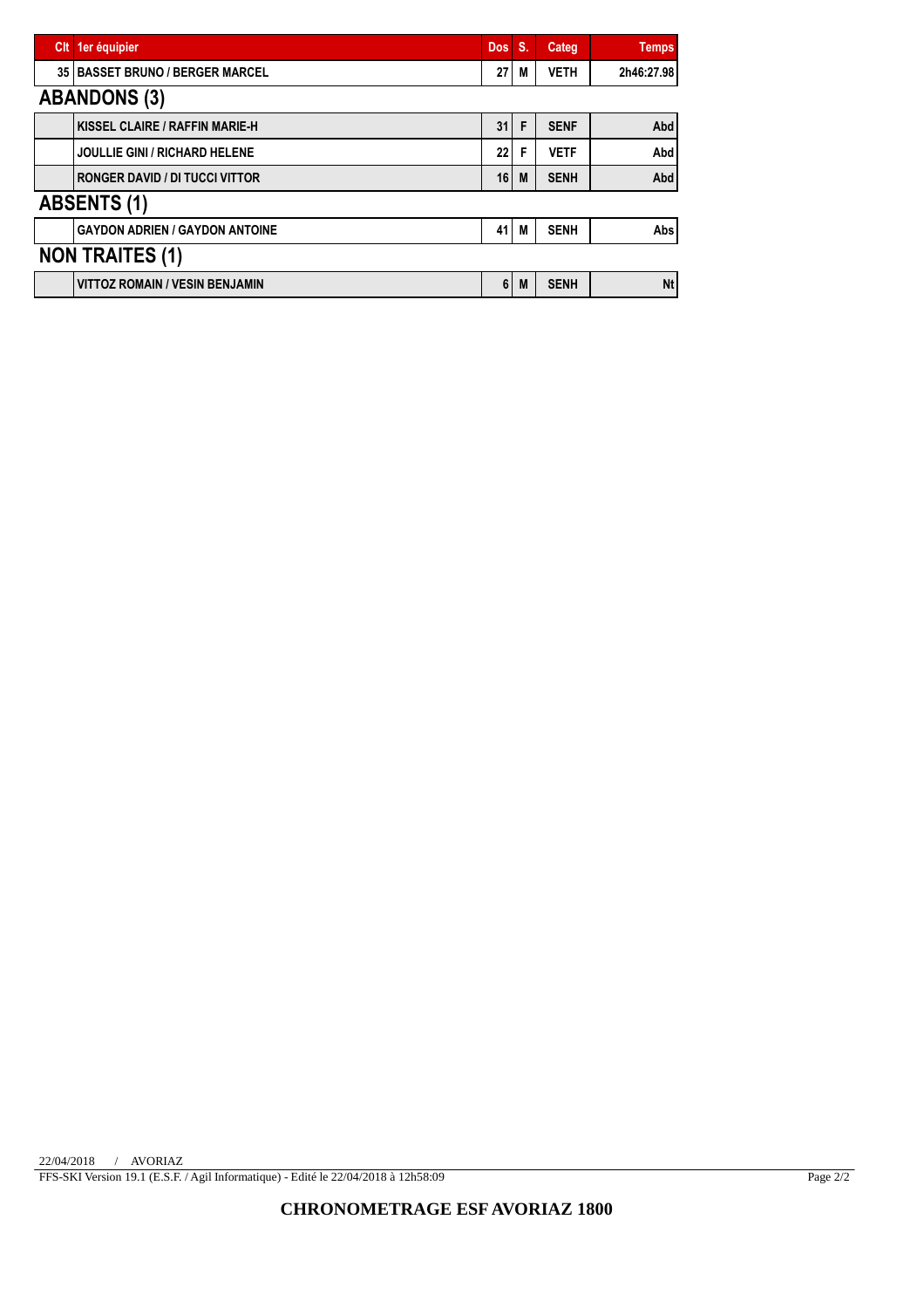



## **TROPHEE DES HAUTS-FORTS 2018 DIMANCHE 22 AVRIL MORZINE AVORIAZ MOYEN PARCOURS**

|    | CIt 1er équipier                          | <b>Dos</b> | S. | Categ       | <b>Temps</b> |
|----|-------------------------------------------|------------|----|-------------|--------------|
| 1  | <b>RICHARD LOIC / COTTET-PUINEL F</b>     | 142        | M  | <b>JUNH</b> | 1h00:39.72   |
|    | <b>2   AUGRAS CLAUDE / JUILLAGUET DAN</b> | 107        | M  | VETH        | 1h03:24.21   |
|    | <b>3   CHEVALLET JOSEPH / BOUHEDOUF H</b> | 126        | M  | <b>SENH</b> | 1h03:32.32   |
| 4  | <b>TRICOU ANTOINE / ANSELMET LUCA</b>     | 173        | M  | <b>SENH</b> | 1h04:39.21   |
|    | 5 RICHARD PHILIPPE / COPPEL RENÉ          | 135        | M  | <b>VETH</b> | 1h06:26.86   |
| 6  | <b>I PREMAT YVES / ROUILLER PHILIPP</b>   | 150        | M  | <b>VPH</b>  | 1h06:55.10   |
| 7  | <b>I PERNET GERMAIN / ELOY LAURY</b>      | 108        | M  | <b>SENH</b> | 1h07:42.10   |
|    | <b>8 LEURET PASCAL / MICHAUD OLIVIE</b>   | 172        | M  | <b>SENH</b> | 1h07:48.53   |
|    | 9 GANDY CHRISTOPHE / PREMAT JÉRO          | 102        | M  | <b>VETH</b> | 1h08:31.12   |
| 10 | <b>GAYDON MANON / JEANGUENIN CHAR</b>     | 166        | M  | <b>SENH</b> | 1h09:22.41   |
| 11 | <b>IBUET JLUC : GUENY BENOIT</b>          | 180        | M  | <b>SENH</b> | 1h09:46.55   |
|    | 12 BARDY AGNÈS / JUILLAGUET CATHE         | 159        | F  | <b>VETF</b> | 1h10:02.81   |
|    | 13   MERCIER GALLAY ALAIN / FAVRE L       | 157        | M  | <b>SENH</b> | 1h10:24.31   |
|    | <b>14 BALTASSAT MARTIN / MORAND FRÉD</b>  | 178        | M  | <b>SENH</b> | 1h10:43.01   |
|    | <b>15 IBRON GUILLAUME / DESHOUX RONAN</b> | 132        | M  | <b>SENH</b> | 1h10:55.10   |
|    | 16 HEBERT LIONEL / RICHARD EMERIQ         | 111        | M  | <b>SENH</b> | 1h11:53.57   |
|    | 17   PETIT-JEAN AURELIEN / GALLAY F       | 139        | M  | <b>SENH</b> | 1h12:08.15   |
|    | <b>18 BOGAIN JUSTIN / BASTARD NICOLA</b>  | 103        | M  | <b>JUNH</b> | 1h13:32.39   |
|    | <b>19 IDE KELPER ANTOINE / SERVAIS CE</b> | 143        | M  | <b>SENH</b> | 1h13:51.69   |
|    | 20 BÉQUILLEUX FRANCK / BARTHELEMY         | 120        | M  | <b>VETH</b> | 1h13:59.46   |
| 21 | <b>LANVERS HUGO / LANVERS ERIC</b>        | 148        | M  | <b>SENH</b> | 1h14:12.93   |
|    | <b>22 JJOURNAL LAETITIA / RICHARD SEV</b> | 117        | F  | <b>SENF</b> | 1h15:25.50   |
|    | 23 FILLON VÉRONIQUE / DRUELLE FIL         | 160        | F  | <b>SENF</b> | 1h15:53.94   |
|    | 24 BRUNEAU LAURENT / COLLOUD YVES         | 169        | M  | <b>VETH</b> | 1h17:48.21   |
|    | 25   LANSARD PHILIPPE / REY JEROME        | 123        | M  | <b>VETH</b> | 1h18:26.42   |
|    | 26 BRON JULIE / PESSEY IRIS               | $136$ F    |    | <b>SENF</b> | 1h19:35.05   |
|    | 27   ROSSET GUILLAUME / ROSSET FELI       | 145        | M  | <b>VETH</b> | 1h19:40.64   |
|    | 28 HUBER JOACHIM / COMBET JEAN MA         | 109        | M  | <b>VETH</b> | 1h19:45.50   |
|    | 29   GROROD NICOLAS / GUEUGNEAU BAP       | 162        | M  | <b>SENH</b> | 1h20:34.67   |
|    | 30   GUILLOT FRANCOIS / BOGAIN LAUR       | 105        | M  | <b>SENH</b> | 1h20:39.26   |
|    | 31   PLACE CHRISTIAN / MARULLAZ SER       | 113        | M  | <b>VETH</b> | 1h20:40.60   |
|    | 32 BESSON LÉO / TSHOFEN ROBIN             | 115        | M  | <b>SENH</b> | 1h20:44.05   |
|    | 33 PHILIPPE ANELLI / BIRRAUX ANTH         | 106        | Μ  | SENH        | 1h20:46.82   |
|    | 34 BOURREL BENJAMIN / RICHARD ADR         | 170        | M  | <b>SENH</b> | 1h21:24.03   |

22/04/2018 / AVORIAZ

FFS-SKI Version 19.1 (E.S.F. / Agil Informatique) - Edité le 22/04/2018 à 12h46:47

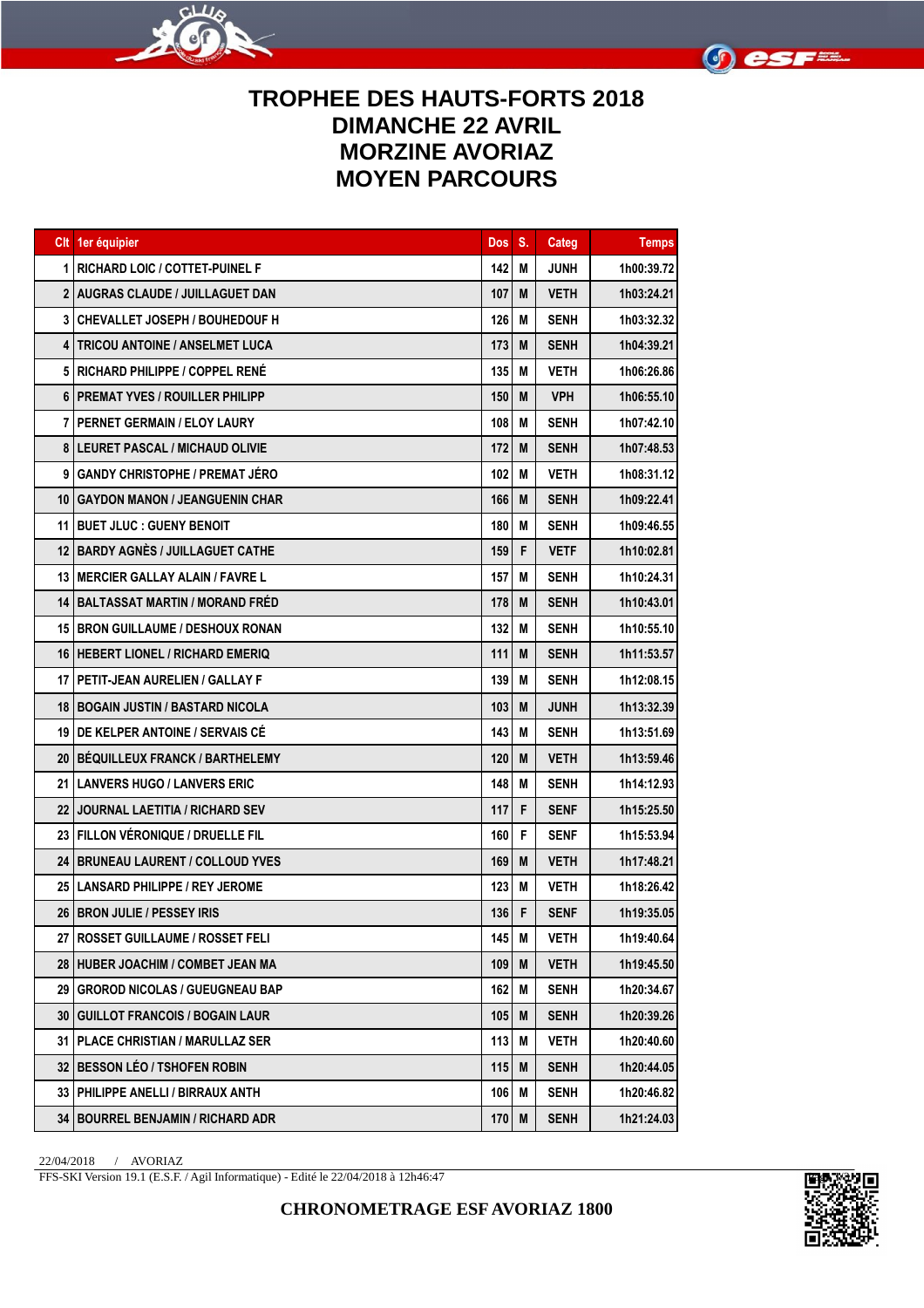|    | CIt 1er équipier                           | <b>Dos</b> | S. | Categ       | <b>Temps</b> |
|----|--------------------------------------------|------------|----|-------------|--------------|
|    | <b>35   GOAER ARMAND / BOUVET FRANCIS</b>  | 125        | M  | SENH        | 1h21:45.98   |
|    | <b>36 GUIGONNAT CLOÉ / BAREC OLIVIER</b>   | 124        | M  | <b>SENH</b> | 1h22:22.22   |
|    | <b>37   VESIN PAUL / VULLIEZ ARNAUD</b>    | 165        | M  | <b>SENH</b> | 1h23:10.38   |
|    | 38 FRANCK FOURCADE / EMMANUEL LET          | 164        | M  | <b>VETH</b> | 1h25:37.30   |
| 39 | <b>IMARULLAZ EMMANUEL / TREMBLET L</b>     | 112        | M  | SENH        | 1h27:23.15   |
|    | 40   LAZIER LAURENCE: LANZA LYDIE          | 179        | F  | <b>SENF</b> | 1h28:39.08   |
|    | <b>41 BARRIOZ XAVIER / TABERLET SONI</b>   | 100        | M  | <b>VETH</b> | 1h28:50.34   |
|    | 42   DESALMAND DELPHINE / BALTASSAT        | 130        | M  | <b>SENH</b> | 1h29:33.59   |
|    | <b>43   FAVRE MAURICE / BOVARD MICHEL</b>  | 176        | M  | <b>VPH</b>  | 1h29:58.97   |
|    | <b>44   BUET GAUTHIER / BUET EMMANUEL</b>  | 167        | M  | <b>SENH</b> | 1h31:23.78   |
|    | 45 I BRON HUBERT / BRON MICKAËL            | 129        | M  | <b>SENH</b> | 1h31:27.83   |
|    | <b>46 CLAIRE PREMAT / PREMAT SYLVIE</b>    | 133        | F  | <b>SENF</b> | 1h31:40.79   |
|    | <b>47 I RICHARD FABIENNE / PIANTA VIRG</b> | 155        | F  | <b>VETF</b> | 1h31:49.28   |
|    | <b>48 IMECHOUD SABRINA / BERGER ALAN</b>   | 114        | M  | <b>SENH</b> | 1h32:05.62   |
|    | 49 MICHAUD PAULINE / LARUAZ ISALI          | 152        | F  | <b>SENF</b> | 1h32:39.50   |
|    | 50   TABERLET ROLAND / BAUD FRANCIS        | 131        | M  | <b>VPH</b>  | 1h33:17.80   |
| 51 | <b>GEYDET CHARLINE / DANGAS MAUD</b>       | 127        | F  | <b>SENF</b> | 1h33:37.64   |
|    | 52 CHARAT PIERRE / TCHOFEN CHRIST          | 141        | M  | VETH        | 1h33:52.78   |
|    | 53 BAUD LAURENCE / COLLOMBAR HERV          | 168        | M  | <b>VETH</b> | 1h35:29.17   |
|    | 54   LEJEUNE FLORIAN / RACLOT XAVIE        | 101        | M  | <b>SENH</b> | 1h36:19.10   |
|    | 55   MARULLAZ GÉRARD / PRUDHON ROLA        | 153        | M  | <b>VETH</b> | 1h37:44.77   |
|    | 56   RAFFIN CLAUDE / RIZZETTO CLAUD        | 163        | M  | <b>SENH</b> | 1h38:14.57   |
|    | 57 I BALTASSAT MATHILDE / DEHOUCK D        | 177        | F  | <b>SENF</b> | 1h38:42.94   |
|    | 58   MALLET HUGUES / DONADELLO ANDR        | 128        | M  | <b>SENH</b> | 1h38:44.86   |
| 59 | <b>COTTET-PUINEL JEAN FRANCOIS /</b>       | 110        | M  | <b>VETH</b> | 1h40:54.74   |
| 60 | <b>PERNET BÉATRICE / JAQUARD VÉRO</b>      | 147        | F  | <b>VETF</b> | 1h41:43.51   |
|    | 61 MARULLAZ FABRICE / DECORZENT D          | 171        | M  | <b>VETH</b> | 1h41:54.48   |
|    | 62   GRIVEL-DELILLAZ STÉPHANIE / LA        | 138        | M  | <b>VETH</b> | 1h42:43.28   |
|    | 63 ANTHONIOZ GUY / GUIGONNAT PASC          | 140        | M  | <b>VETH</b> | 1h44:54.02   |
|    | 64 DUBY LAURENCE / COMBET LAURENC          | 116        | F  | <b>VETF</b> | 1h46:07.26   |
|    | 65   ANTHONIOZ FANNY / CARRELET VAL        | 146        | M  | SENH        | 1h47:22.66   |
|    | 66   LOUIS PHILIPPE / CYRIL TARDIEU        | 156        | M  | <b>VETH</b> | 1h48:53.33   |
|    | 67 BRON KARINE / RIOUT PEGGY               | 175        | F  | <b>VETF</b> | 1h49:50.97   |
|    | 68 FAUCHEUR THOMAS / LAVANCHY SEV          | 137        | M  | <b>VETH</b> | 1h49:58.43   |
|    | 69   FEDELE GÉRALDINE / FEDELE AMAN        | 161        | F. | SENF        | 1h51:36.62   |
|    | 70 GROROD MURIEL / RACLOT MARION           | 119        | F  | <b>SENF</b> | 1h54:53.90   |
|    | 71 REGNIER PHILIPPE / PHILIBERT P          | 158        | M  | <b>VPH</b>  | 1h54:59.56   |
|    | 72 VASER DIDIER / MOSCILLO GERARD          | 149        | M  | <b>VETH</b> | 1h57:27.10   |
|    | 73 PUPPINI CHRISTOPHE / PACHON SO          | 122        | M  | VETH        | 1h58:14.92   |
|    | <b>74   CAER PAULINE / DUBOIS MARIE-JU</b> | 174        | F  | <b>SENF</b> | 2h00:50.99   |
|    | 75   NAVARRO BRUNO / NAVARRO BENEDI        | 121        | M  | <b>SENH</b> | 2h01:50.92   |
|    | 76   PETIT NATHALIE / BUET AGNÈS           | 144        | F  | <b>VETF</b> | 2h04:34.56   |

22/04/2018 / AVORIAZ

FFS-SKI Version 19.1 (E.S.F. / Agil Informatique) - Edité le 22/04/2018 à 12h46:47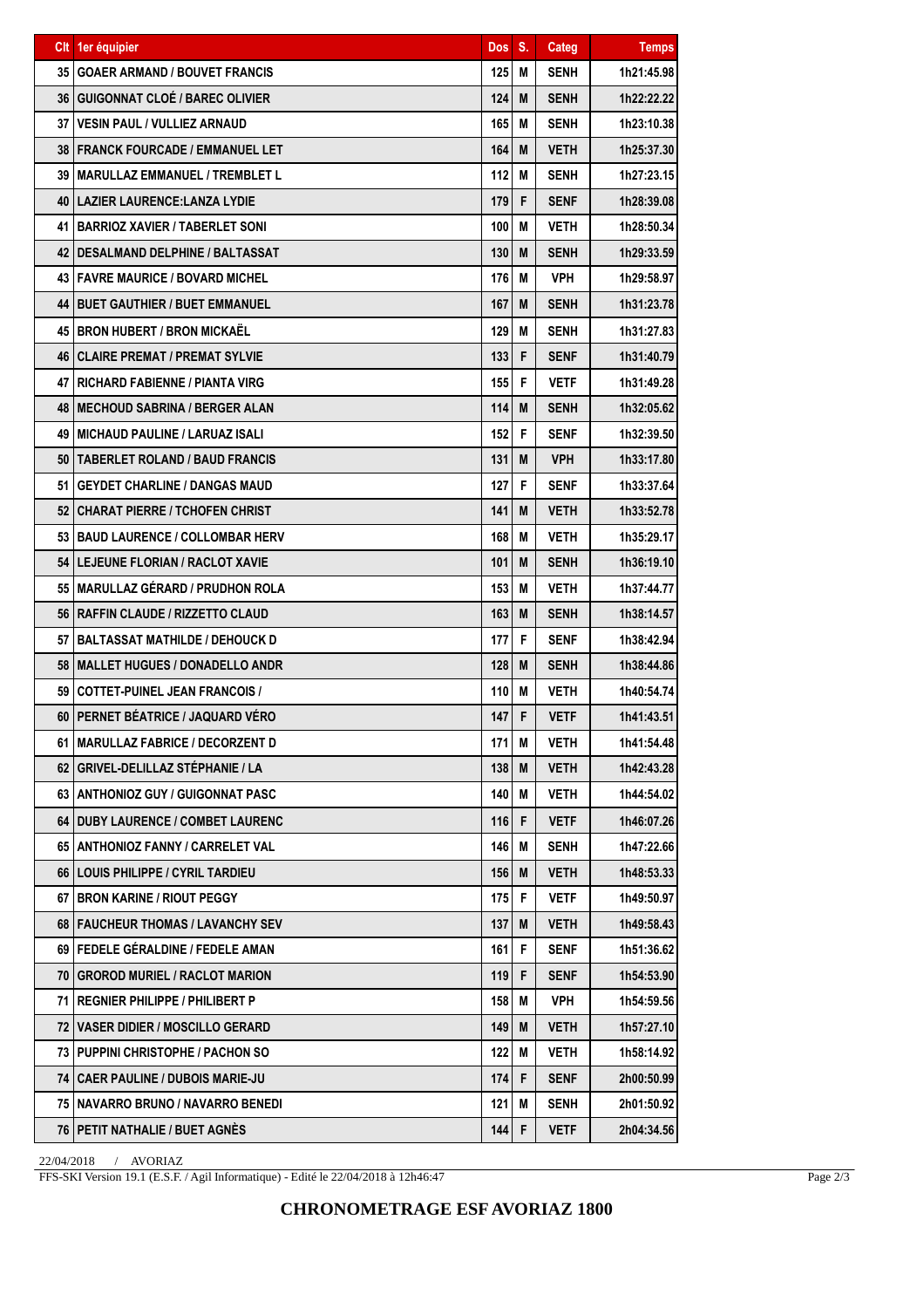|    | Cit 1er équipier                       | Dos S. |    | Categ       | <b>Temps</b> |
|----|----------------------------------------|--------|----|-------------|--------------|
|    | <b>77 I PENOT ALEXIS / PLA ANTOINE</b> | 154    | M  | <b>VETH</b> | 2h05:42.58   |
|    | 78   IACAZZI ERIC / PIANTA BENOIT      | 134    | M  | <b>VETH</b> | 2h10:53.43   |
|    | 79 VULLIEZ HÉLÈNE / BASTARD NICOL      | 118 I  | -F | <b>VETF</b> | 2h11:17.46   |
| 80 | <b>TAVERNIER BENOIT / CLERMONT FR</b>  | 151    | M  | <b>VETH</b> | 2h35:36.03   |
| 81 | <b>LANDRIER THIERRY / RUFFET ALBER</b> | 104    | M  | <b>VETH</b> | 2h40:32.32   |